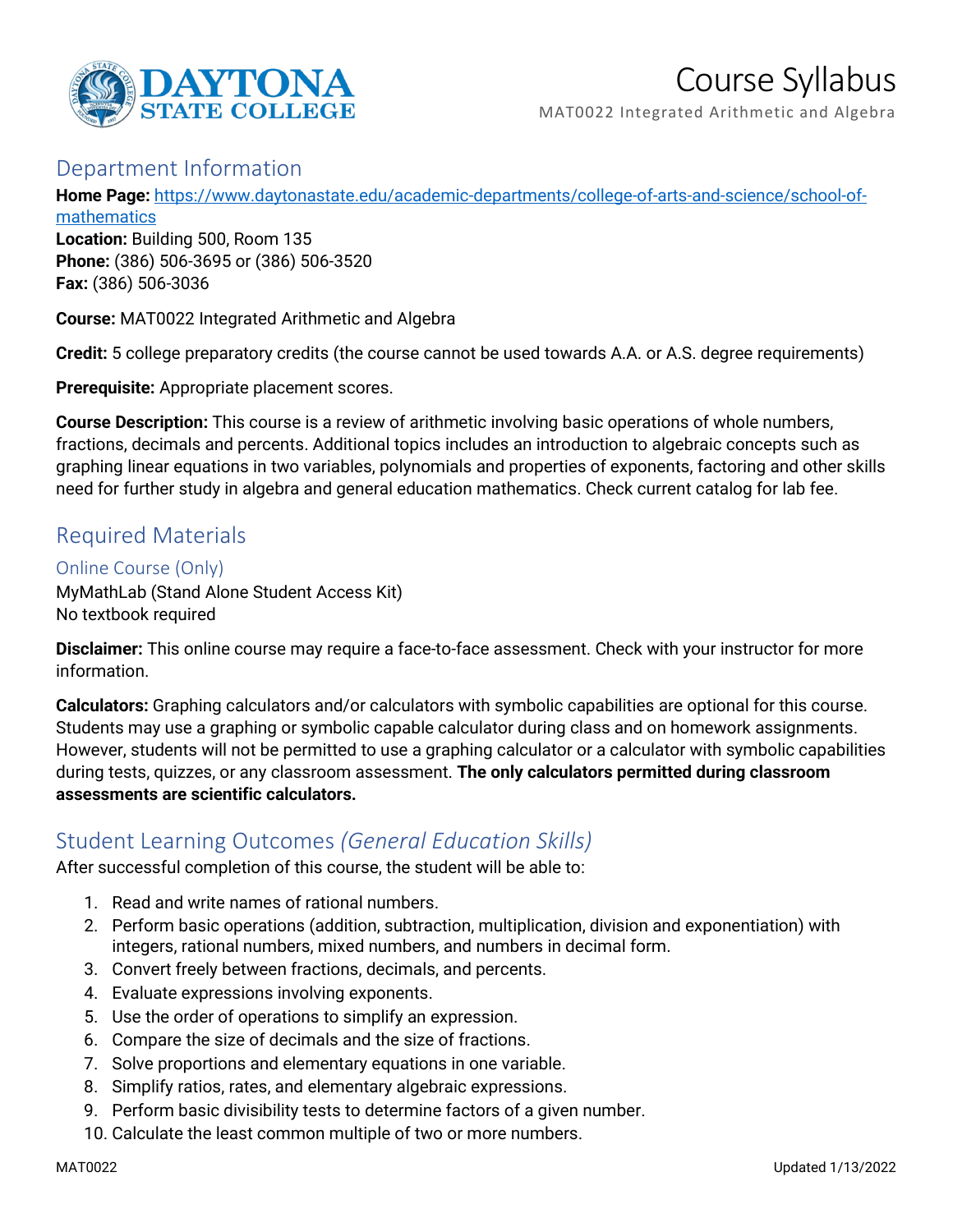- 11. Distinguish between a prime number and a composite number.
- 12. Find the prime factorization of numbers.
- 13. Express a fraction in lowest terms.
- 14. Be able to solve basic proportions.
- 15. Determine the perimeter and area of rectangles, squares, triangles, trapezoids, and parallelograms.
- 16. Solve proportions involving similar shapes.
- 17. Write and compare unit rates.
- 18. Recognize the definition of percent.
- 19. Compute basic equations involving percents.
- 20. Compute basic applied problems involving percents.
- 21. Compute basic linear equations involving one variable.
- 22. Translate between phrases written in English and equivalent expressions written in mathematical symbols.
- 23. Simplify expressions containing absolute value.
- 24. Be able to identify and plot points on the number line and Cartesian coordinate system.
- 25. Evaluate an expression for a particular value of its variable.
- 26. Graph a linear equation in two variables.
- 27. Use properties of integer exponents to simplify expressions containing exponents.
- 28. Classify polynomials according to degree and number of terms.
- 29. Add, subtract, multiply, divide and simplify polynomials.
- 30. Factor polynomials using the greatest common factor and the grouping method.
- 31. Factor a trinomial, the difference of two squares, sum/difference of cubes and perfect square trinomials.
- 32. Reduce a rational expression to lowest terms.

## Grading Policy

Grades will be determined as follows:

| <b>Assignment</b>            | <b>Percentage of Grade</b> |
|------------------------------|----------------------------|
| <b>Chapter tests</b>         | 45%                        |
| Homework & tracked exercises | 20%                        |
| <b>Discussion questions</b>  | 15%                        |
| Final exam                   | 20%                        |

## Grading Scale

For more detail on the course grading policy and procedure, you must contact the course's specific instructor.

| $90 - 100$ | A  |
|------------|----|
| $85 - 89$  | B+ |
| $80 - 84$  | B. |
| $70 - 79$  | C  |
| $60 - 69$  | D  |
| Below 60   | F. |

## Grades

Students may access their final grades by logging onto [my.daytonastate.edu,](https://my.daytonastate.edu/) clicking on My Academics, then My Classes, and finally View My Grades.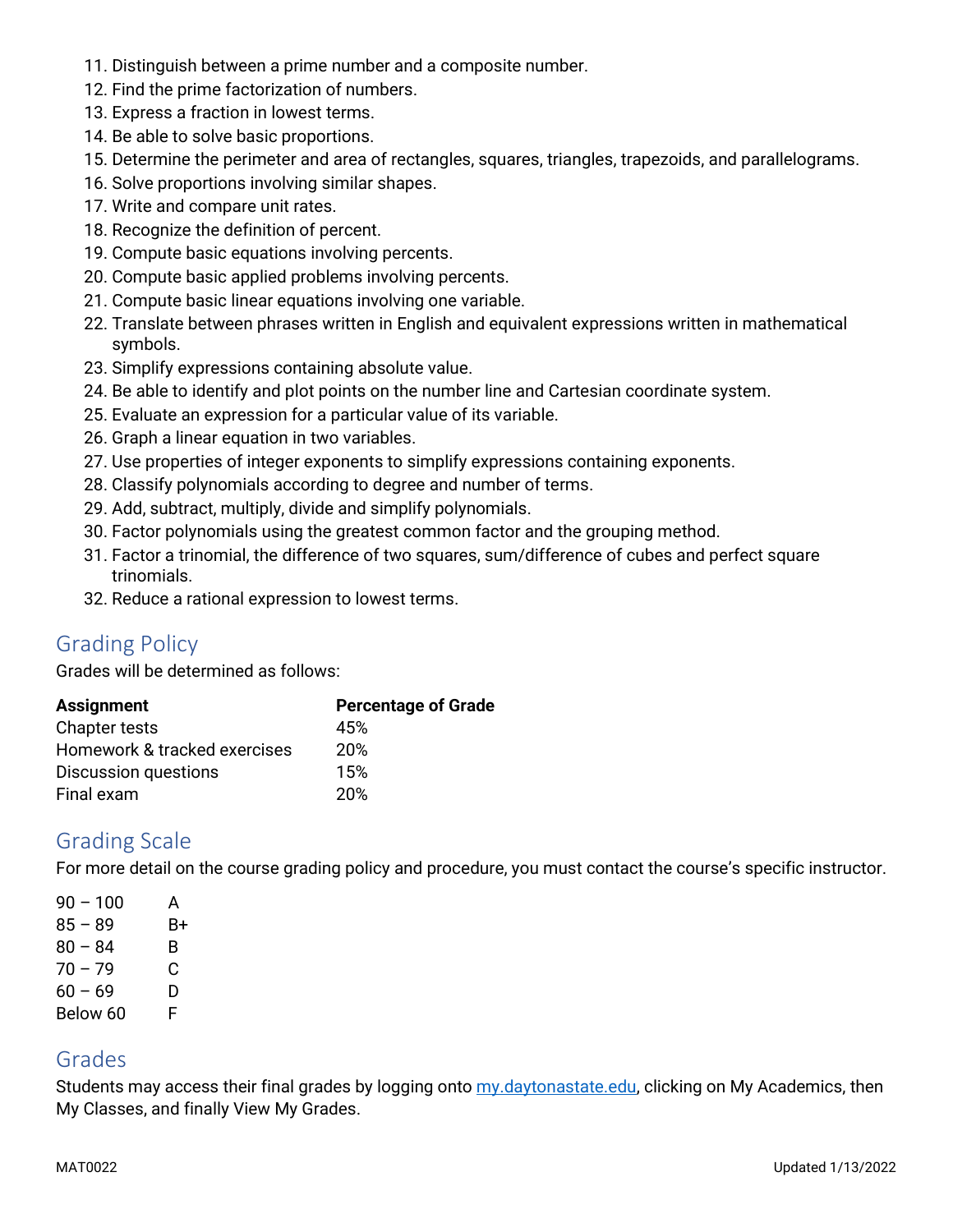# Classroom Policies

**Disclaimer:** This syllabus has been constructed to be as complete as possible, but I reserve the right to alter policies, procedures, and the syllabus as needed with notification to students. Please utilize the course shell in Falcon Online regularly as any changes to the syllabus will be posted there.

**How to Proceed Through the Course:** Students should plan to have three hours of study time per week for each credit hour of class time. Example: When taking a typical 3-credit hour course, students should plan to spend at least 9 hours per week doing coursework and studying for that course regardless of the mode of delivery (online, hybrid, face-to-face).

**Communication:** College email is the official and primary internal communication method of Daytona State College. Employees and admitted students are assigned a Daytona State College email account which serves as the primary mechanism for official communication between College employees and registered students.

**Children/Non-Enrolled Individuals in Class:** Individuals who are not registered in the course are not permitted in the class when in session.

**Attendance:** Students who stop attending this class will be withdrawn from the class and receive a final grade of W1 (Withdrawn). Attendance includes participating in online or face-to-face environments as required.

**Classroom Etiquette:** All students should be on time for class. Attend to your needs before entering the room. Students who come late or leave during the class are a distraction to both the instructor and other students. The use of cellular phones and other electronic devices is also a distraction. Please ensure electronic devices are off (or silenced). If an emergency arises, please be courteous to your fellow students and leave quietly. Finally, cell phones, watch alarms, etc. are strictly prohibited during classroom assessment.

**Audit:** Auditing a course means that you wish to attend the classes, but do not wish to receive a grade. It is school policy that no audit will be approved after the drop/add period has ended.

**Incomplete Grade:** A grade of "I" will only be given at the end of this course when the instructor deems that the student has satisfied each of the following:

- 1. Has completed a minimum of 75% of the course work and made every effort to pass the course which includes having a record of good class attendance.
- 2. Has provided the instructor with a legitimate and documented reason for not being able to complete the course work by the end of the semester.
- 3. Has requested in writing from the instructor a grade of "I" prior to the last class period of the semester.
- 4. Has a mathematical chance to pass the course.

If this math course is a prerequisite for another math course, you may not be able to register for that math course until the incomplete is satisfied and a grade is entered.

It is the responsibility of the student to complete the remaining assignments before the incomplete automatically converts to the grade of F, which is 45 days following the end of the term in which the I grade was assigned.

A grade of "I" is only intended for students with unforeseeable circumstances which will result in them not being able to complete the course during the current semester.

**Class Withdrawal Process:** Students can withdraw from this class prior to the date listed in the Academic Calendar. It is not necessary to have approval from the instructor to withdraw from the course, but you should discuss the situation with the instructor prior to any action. Many times, issues and concerns can be resolved with communication. Please review the Refund/Repayment Policy in the current college catalog and check with the [Financial Aid](https://www.daytonastate.edu/financial-aid) office to determine how the withdrawal might affect your current and future financial aid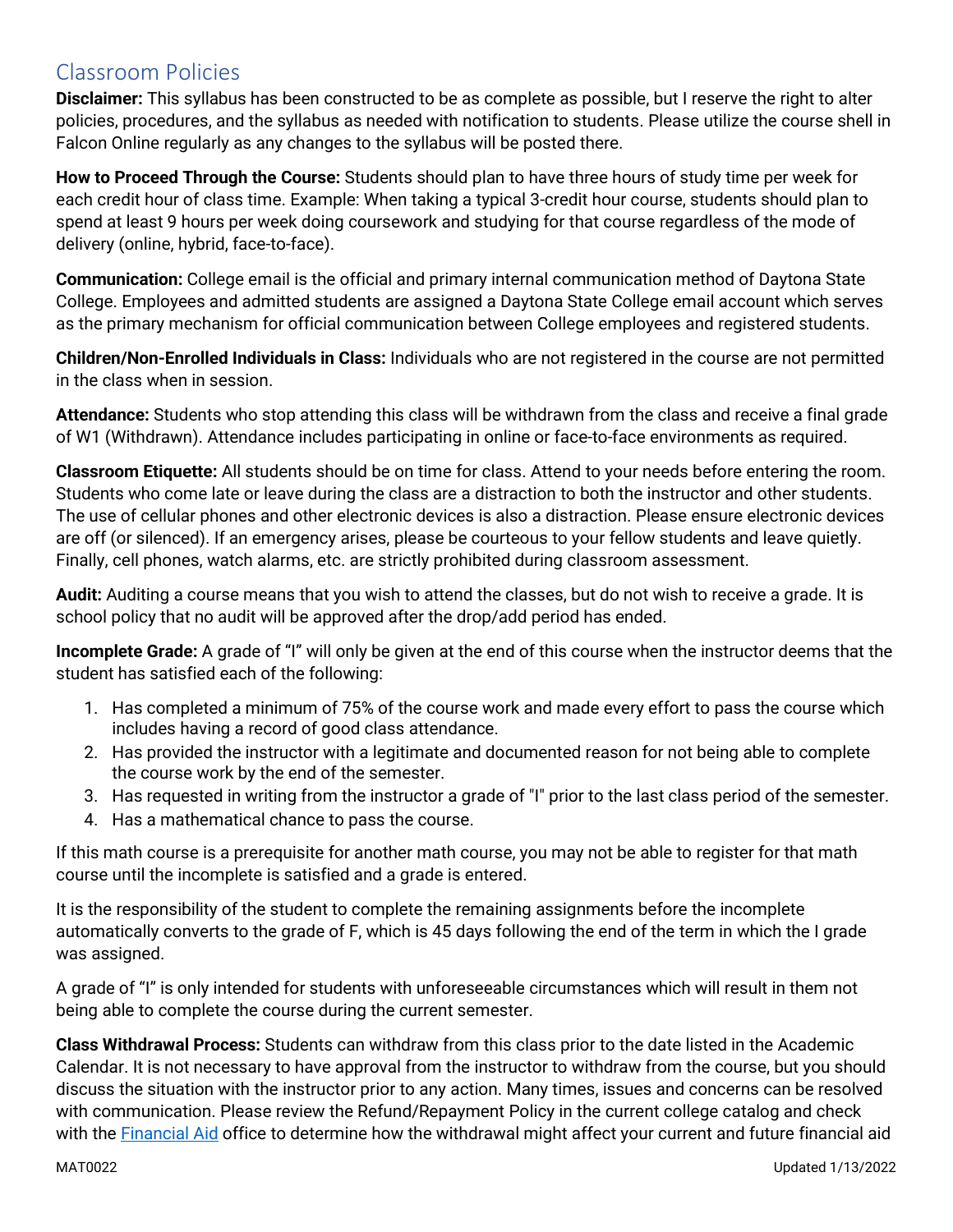eligibility. The steps for withdrawal from a class can be found on the [Student Falcon Self-Service InfoGuide](https://library.daytonastate.edu/student-falcon-self-service/home) (https://library.daytonastate.edu/student-falcon-self-service/home) under Drop Classes.

**Reinstatement Procedures and Instructions:** Students who are dropped from a class due to non-payment, nonattendance, or other process and wish to be reinstated should make a request following the Class [Reinstatement Procedure](https://www.daytonastate.edu/enrollment-information/index.html) (https://www.daytonastate.edu/enrollment-information). Students are advised to speak with Enrollment Services to ensure the reason for the drop is resolved.

**Student Rights & Responsibilities:** Students are responsible for reading and following all college policies outlined in the current Student Handbook. Some of the most important are summarized below. The Handbook can be accessed on the [Student Resources](https://www.daytonastate.edu/student-resources) webpage (https://www.daytonastate.edu/student-resources) under the Student Resources left navigation menu.

**Sensitive Materials:** Course content aims to enable students to reach course goals and objectives. As such, students may be introduced to a wide range of topics and ideas that differ from familiar understandings and beliefs. Some content may be considered sensitive or offensive or disturbing (or all of the above) by some students.

**Recording:** Students may record video or audio of a class lecture for a class in which the student is enrolled for their own personal educational use. A class lecture is defined as a formal or methodical oral presentation as part of a college course intended to present information or teach enrolled students about a particular subject.

Recording class activities other than class lectures, including but not limited to lab sessions, student presentations (whether individually or part of a group), class discussion (except when incidental to and incorporated within a class lecture), clinical presentations such as patient history, academic exercises involving student participation, test or examination administrations, field trips, private conversations between students in the class or between a student and the faculty member, is prohibited. Invited guest speakers may be recorded with their consent. Recordings may not be used as a substitute for class participation and class attendance and may not be published, posted, or shared without the written consent of the faculty member. Failure to adhere to these requirements may constitute a violation of the Student Code of Conduct.

**Academic Integrity:** To preserve academic excellence and integrity, the College expects you to know, understand, and comply with the Academic Integrity Policy, which prohibits academic dishonesty in any form, including, but not limited to cheating and plagiarism. The grades you earn must be based upon your own work and must accurately reflect your own knowledge and skills.

An instructor who finds that a student has violated Academic Integrity may apply an academic consequence ranging from a zero percent for the assignment, up to and including failure for the entire course. Violations may be reported to the academic department chair for review and/or referred to the Judicial Affairs for appropriate disciplinary resolution. Visit the [Student Services Departments](https://www.daytonastate.edu/student-service-departments) page (https://www.daytonastate.edu/student-service-departments) for more information about Academic Integrity and the appeal process.

**Honor Pledge:** "I, as a member of the DSC community, pledge that I will neither give nor receive unauthorized aid in my work nor will I present another's work as my own, nor will I tolerate anyone who does." View the Student Handbook for more information.

## Forms of Academic Dishonesty

**Cheating:** Cheating can be defined as: receiving or giving unauthorized assistance on a quiz, test, exam, paper, or project or unauthorized use of materials to complete such; collaborating with another person(s) without authorization on a quiz, test, exam, paper, or project; taking a quiz, test, or exam for someone else or allowing someone else to do the same for you.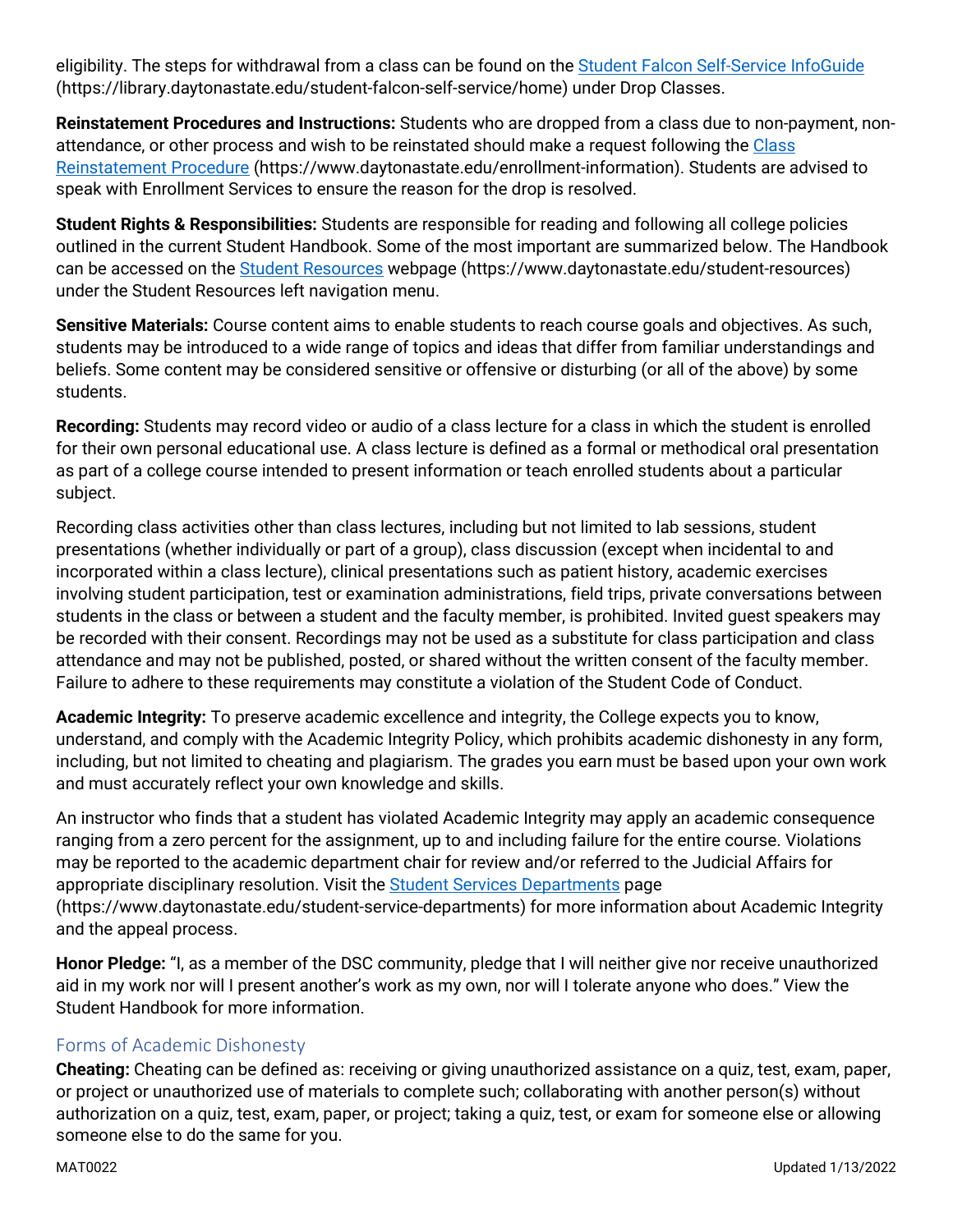**Plagiarism:** Plagiarism can be defined as: submitting work in which words, facts, or ideas from another source are used without acknowledging that the material is borrowed whether from a published or unpublished source. For specific information on how to document information from other sources, students should check with their instructors, academic departments, or a recognized writing manual, such as MLA or APA.

**Self-plagiarism:** When students turn in the same assignment for two different classes, they are selfplagiarizing. This rule also applies to sections of an assignment. Not only does 'repurposing' assignments deny students the opportunity to learn, but also it is not fair according to the college's standards. Because of this, self-plagiarizing is coined 'double-dipping,' which leads to devaluation of grades and therefore, a devaluation of the College. Daytona State College prohibits self-plagiarism.

**Online Academic Integrity Violations:** These violations include but are not limited to the following: sharing your Falcon Online password, working on an assignment with someone else when it is supposed to be done on your own, looking at someone else's work while taking a quiz or exam, using a cell phone to share quiz or exam information, revising a paper that was found on the Internet, or submitting a paper purchased form a website.

**Fabrication:** Fabrication can be defined as listing sources in a bibliography that one did not actually use in a written assignment; presenting false, invented, or fictitious data/evidence in a written assignment.

**Other Academic Misconduct:** Other Academic Misconduct might include, but is not limited to:

- In a testing situation, conduct, such as, looking at a classmate's test, talking to a classmate, or leaving the classroom without the instructor's or proctor's permission.
- Obtaining help while taking online tests or quizzes in the form of another person consultation, Googling for answers, texting, or using other social media.
- Obtaining part or all of a test by theft/purchase OR selling /giving part of all of a test to someone else.
- Soliciting someone to impersonate you online or in a classroom setting.
- Entering an office or building for the purpose of changing a grade on a test, assignment, or in a grade book or for the purpose of obtaining a test.
- Altering or attempting to alter academic records of the College which relate to grades; being an accessory to same.

**Microsoft Office:** Microsoft Office 365, with 1TB of OneDrive storage, is available to enrolled Daytona State College students. Students are provided a college email address that serves as the student's official source for college communication. In addition to email, Office 365 provides students with shared calendars, the ability to create and edit documents online, team sites, and other collaboration tools. Whether you work on a PC, Mac, tablet, or phone, you will have a consistent experience across all your devices. The service includes online versions of Word, PowerPoint, Excel, Teams, OneNote, and OneNote Class Notebook. For more information about Office 365, visit the [Help Desk](https://www.daytonastate.edu/help-desk/) webpage (https://www.daytonastate.edu/help-desk/) and click on Office 365.

**Student Evaluation of Instruction:** Every semester for every course, you have the opportunity to give your instructors feedback on your experiences in class. Instructors use your feedback to make informed decisions about how they teach their courses. Understanding student perceptions and experiences is a part of how we improve teaching across the college. Student evaluations of instruction are also an important element of the faculty evaluation process, which is why collecting a broad, representative, and valid data set is important. What this means is the more students who participate, the better the feedback.

MAT0022 Updated 1/13/2022 You'll receive email with instructions near the end of the semester. You have about two weeks before the evaluation window closes. You can find the Course Evaluation window for each semester in the Academic Calendar on Daytona State College's website menu under Academics. Your course evaluation link is unique, and evaluations are anonymous. Additionally, evaluations are anonymous, and instructors only see summaries after grades are posted.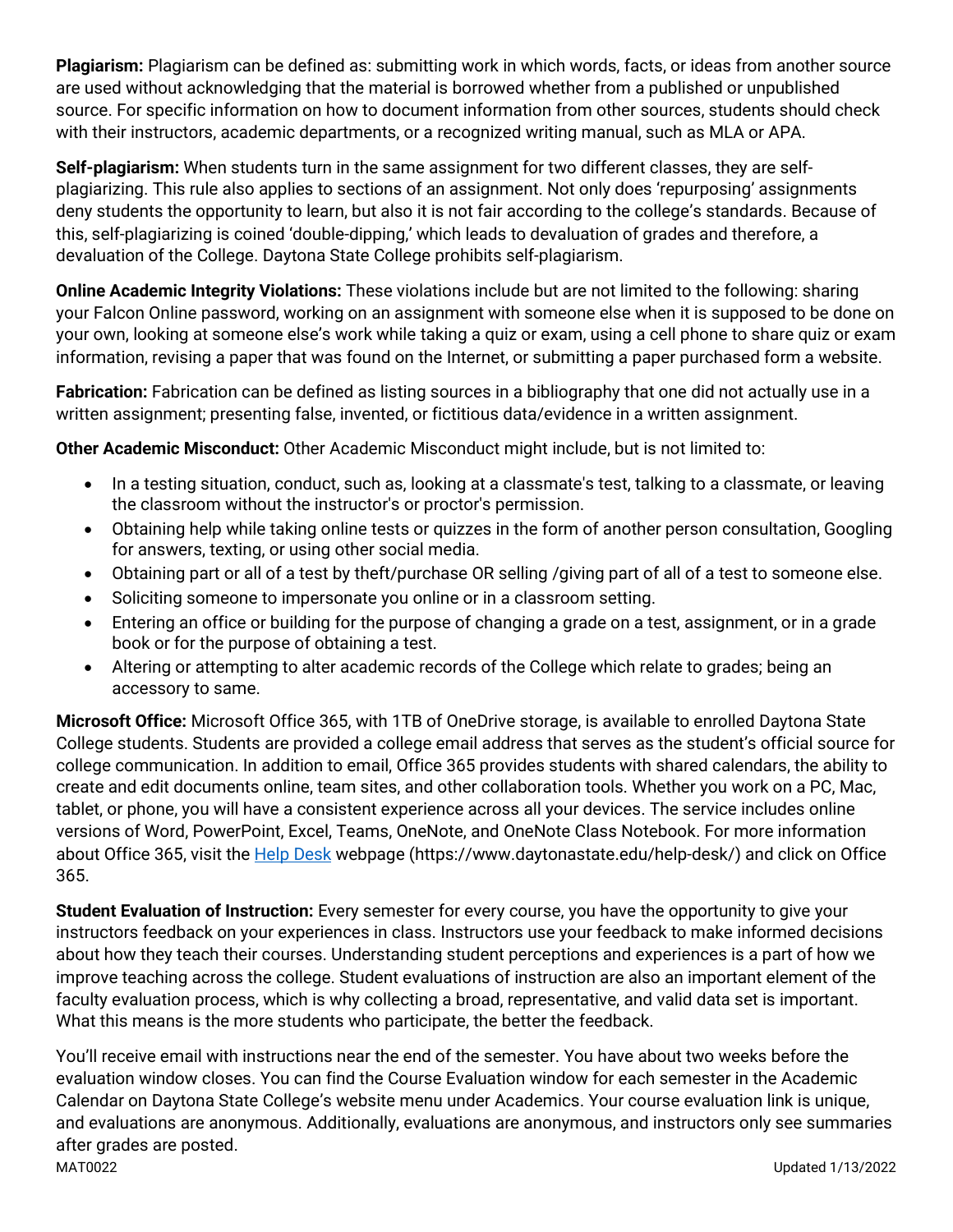**Class expectations:** This is a college credit course. All papers and communications related to the course must be written using proper grammar, spelling, and punctuation. Abbreviations, phrases, et cetera, that may be acceptable in emails between friends or on discussion boards outside of this course are not acceptable.

Any written communication received without following the standards of proper English will adversely affect your grade. This course also helps develop the general education skills of critical thinking, computation, and computer literacy.

**Student Rights & Responsibilities:** Students are responsible for reading and following all college policies outlined in the current Student Handbook. The Handbook can be accessed on the [Student Resources](https://www.daytonastate.edu/student-resources) webpage (https://www.daytonastate.edu/student-resources) under the Student Resources left navigation menu.

## Support Services

**Counseling and Accessibility Services:** Counseling and Accessibility Services (CAS) provides tools and resources to students with documented disabilities. Students who self-disclose a disability and provide the required documentation to the CAS Office can receive confidential and reasonable accommodations to assist in their academic success. If you need accommodations, please contact the CAS Office at (386) 506-3038.

To call Florida Relay dial 7-1-1 or the appropriate toll-free number: 1-800-955-8771 (TTY), 1-800-955-8770 (Voice). Counseling Services are available on campus to help students by providing confidential short-term counseling and linking them to local community mental health professionals for long-term assistance when needed. Please call (386) 506-3038 for more information. Visit the [Counseling and Accessibility Services](https://www.daytonastate.edu/student-service-departments/counseling-accessibility/) webpage (https://www.daytonastate.edu/student-service-departments/counseling-accessibility/) for more information.

**Veterans:** If you are currently serving or have ever served in the U.S. Military, please feel free to visit the Veterans Center in the Building 100, Room 205 for any assistance or phone (386) 506-3653. Please visit the [Veterans Services](https://www.daytonastate.edu/veterans-services) webpage (https://www.daytonastate.edu/veterans-services) for more information.

**Academic Support Center:** The Academic Support Centers (ASC) assist students on every campus to achieve their potential by providing the resources they need to become successful, independent learners. Visit the [Academic Support Center](https://www.daytonastate.edu/library-and-tutoring/academic-support-center/index.html) webpage (https://www.daytonastate.edu/library-and-tutoring/academic-supportcenter/) for more information or email [ASC@DaytonaState.edu.](mailto:ASC@DaytonaState.edu)

Writing Center: For assistance with all stages of the writing process, please visit the [Writing Center](https://www.daytonastate.edu/library-and-tutoring/writing-center/) webpage (https://www.daytonastate.edu/library-and-tutoring/writing-center/). Appointments are recommended.

**Library and Research Services:** The Daytona State Library offers a variety of services and resources to support your academic success. Visit the *library website (https://library.daytonastate.edu)* to learn more.

**Technical Support:** Tech support is available for FalconMail, printing, web usage, Falcon Online, and more. Students may call (386) 506-3950 or email **HelpDesk@DaytonaState.edu**. Information can be found on the [Help Desk](https://www.daytonastate.edu/help-desk/) webpage (https://www.daytonastate.edu/help-desk/). General help information for using Falcon Self-Service can be found in the [Student Falcon Self-Service Help Guides](https://library.daytonastate.edu/student-falcon-self-service) (https://library.daytonastate.edu/student-falcon-self-service).

For Falcon Online 24/7 support of course tools, view Help/Resources on the Falcon Online navbar or call the Helpdesk at (386) 506-3950, option 2. General help information for Falcon Online can be found in the [Falcon](https://library.daytonastate.edu/falcononline)  [Online for Students](https://library.daytonastate.edu/falcononline) InfoGuide (https://library.daytonastate.edu/falcononline).

**DSC Alert:** Daytona State College has a mass notification system, DSC Alert. It's a multi-modal mass notification system that enables DSC to quickly send critical information to the College community via text, phone, and email during an emergency. Students also may receive non-emergency (outreach) communication